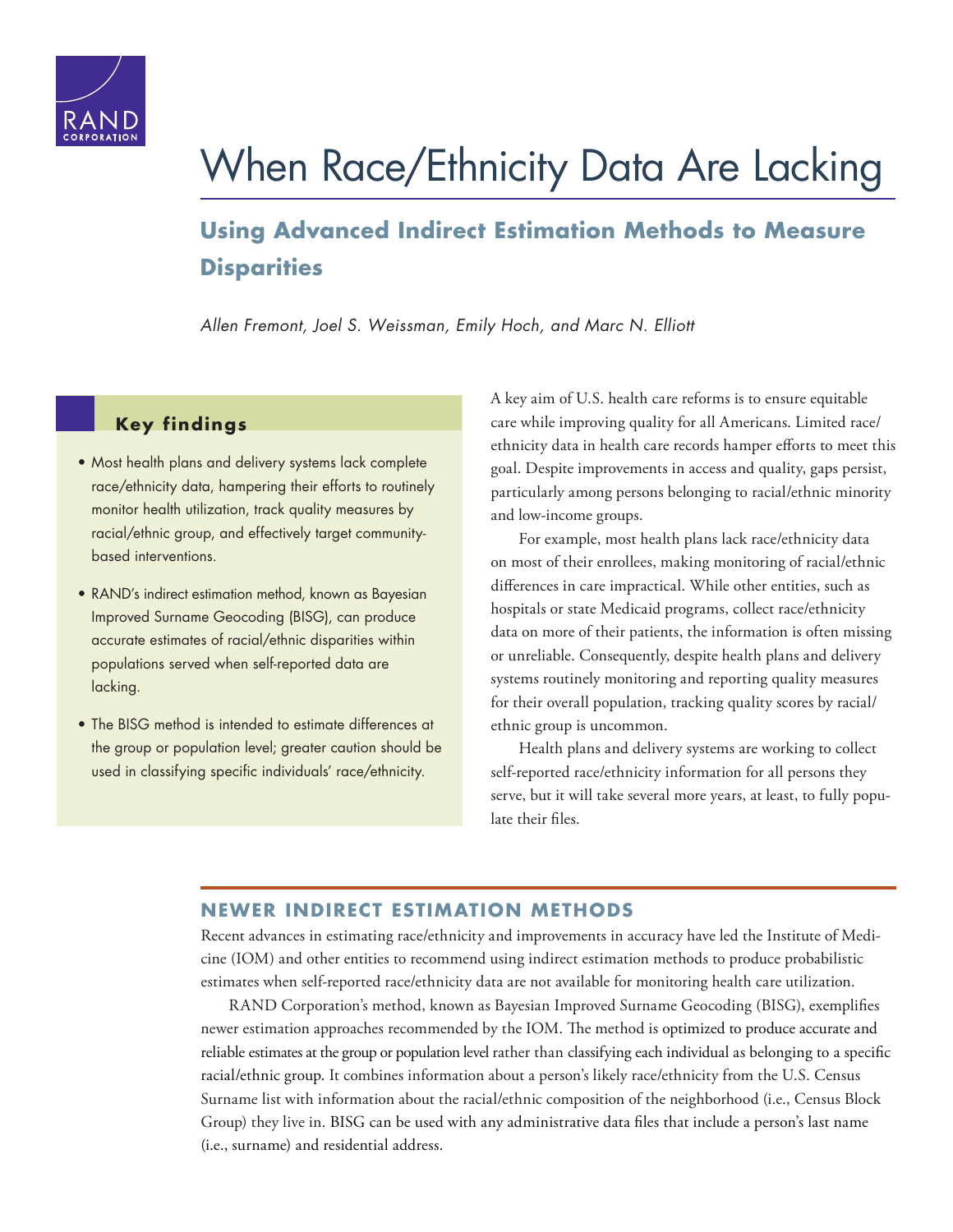The method produces a set of probabilities that a given person belongs to each of six mutually exclusive racial/ethnic groups: Black, Asian/Pacific Islander, Hispanic, White, American Indian/Alaska Native, and Multiracial. The probabilities for each person can then be added or averaged across any subgroup of patients to produce counts and proportions, respectively, and thus can be used to compare performance rates on quality, cost, or access measures between different racial/ethnic groups. BISG probabilities can also be used with standard statistical methods, such as multivariate regression analyses, to examine the relationship between race/ethnicity and quality of care when such other factors as age, gender, and income are taken into account.

## **ACCURACY OF NEWER ESTIMATES**

Numerous validation studies have shown that BISG and related methods have an excellent ability to measure race/ethnicity. Concordance between self-reported race/ethnicity and BISG estimates is typically 90 to 96 percent for the four largest racial/ ethnic groups—Blacks, Asians/Pacific Islanders, Hispanics, and Whites. Estimates are less accurate and not recommended, however, for American Indians/Alaskan Natives and Multiracial persons, due to small numbers.

BISG estimates also compare well to self-reported race/ ethnicity with respect to group-level results. For instance, the percentage of health plan members belonging to each of the four major racial/ethnic groups is similar whether self-reported race/ethnicity or BISG estimates are used to calculate percentage. BISG performs even better when estimating disparities, its primary intended purpose. Disparities calculated based on selfreported race/ethnicity and BISG estimates typically are within a few percentage points in size.

For example, Figure 1 compares rates at which diabetic patients belonging to the four major racial/ethnic groups received a recommended test in a commercial HMO plan. Regardless of whether self-reported race/ethnicity or indirect estimates for those patients are used, the calculated rates and gaps between different racial/ethnic groups are essentially the same.

The most accurate estimates of overall disparities or racial/ ethnic composition are obtained by combining, rather than replacing, available race/ethnicity with indirect estimates. For instance, if an individual self-reports his or her race/ethnicity as Black (non-Hispanic), the estimates would be revised to show that this

#### **Figure 1. Differences in HbA1C Testing Among Diabetic Members, by Race/Ethinicity**



individual has a probability of "1" (i.e., 100-percent probability) of being Black, and a probability of "0" (i.e., no chance) of belonging to the other race/ethnicity groups, and so on.

## **USES OF INDIRECTLY ESTIMATED RACE/ETHNICITY**

A growing number of health care organizations have begun routinely using methods like BISG to add or refine race/ ethnicity information in their data files. The primary users thus far have been large national and regional health plans (e.g., Anthem, Cigna, Highmark, Kaiser) though some public agencies, including the Center for Medicare and Medicaid Services (CMS), and various research organizations also use BISG.

BISG estimates can avoid a potential bias when calculating performance measures based only on the subset of patients with self-reported race/ethnicity, since the subset may differ from other patients in ways that impact disparities. For instance, many plans obtain race/ethnicity information when members fill out optional health risk assessments on their online patient portal. Minority patients who use the portal and fill out risk assessments tend to be more affluent, educated, and likely to obtain good care.

Experience from these efforts has shown the estimates can generally be used in the same ways as race/ethnicity from selfreported or other direct sources for group or population level assessments of care (see Table 1).

RAND investigators and other experts discourage use of probabilistic estimates to classify a specific individual's race/ ethnicity when calculating disparities or group comparisons,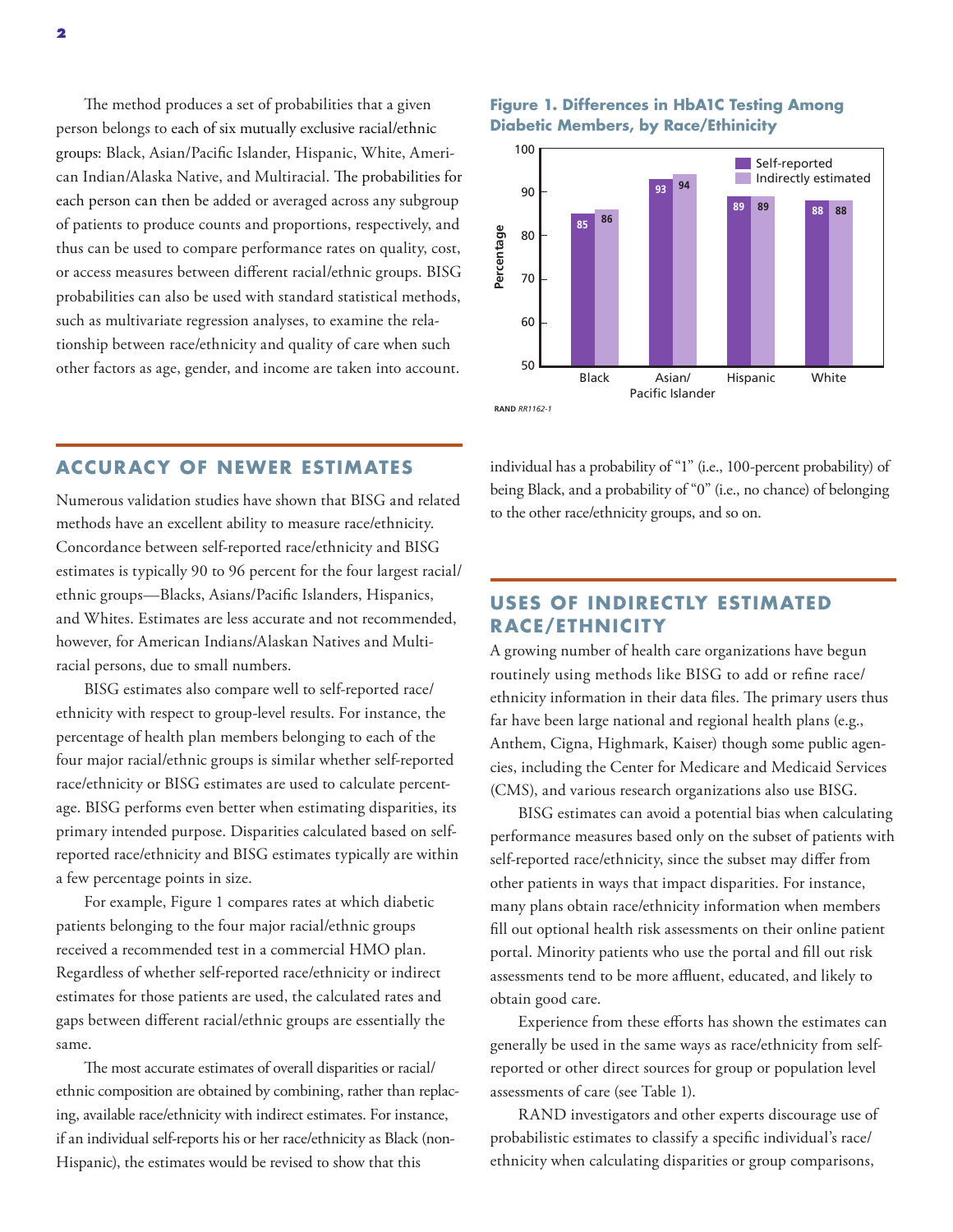| <b>Example Use Cases</b>                                                          | <b>Self-Report or Other Direct Source</b> | <b>BISG Estimates</b> |
|-----------------------------------------------------------------------------------|-------------------------------------------|-----------------------|
| Racial/ethnic composition<br>of a patient population                              | $\mathsf{X}$                              | X                     |
| Racial/ethnic differences in<br>care quality and outcomes                         | $\sf X$                                   | $\chi$                |
| Community-level outreach<br>and interventions                                     | $\mathsf{X}$                              | X                     |
| Comparative effectiveness<br>of interventions                                     | X                                         | X                     |
| Classification of individuals'<br>race/ethnicity in electronic<br>medical records | X                                         |                       |

#### **Table 1. Example Uses of Self-Reported and BISG Race/Ethnicity Estimates**

since the overall accuracy of estimates decreases, both in terms of efficiency and bias. Under limited circumstances, it may be appropriate to target individuals with certain probabilities for follow-up, ideally after confirmation of their race/ethnicity.

Though newer indirect estimation methods have primarily been used thus far within individual health plans, the approach can also be used for assessments of racial/ethnic differences in care across plans at the national or regional level.

For example, as part of their oversight of Medicare beneficiaries' care, CMS maintains a file with member-level scores on the Healthcare Effectiveness Data and Information Set (HEDIS) quality of care measures from over 400 Medicare Advantage plans. Though Medicare administrative files include race/ethnicity information on most beneficiaries, that information is frequently incorrect for Hispanics and Asians/Pacific Islanders, making the data unsuitable for comparing HEDIS scores by race/ethnicity.

CMS worked with RAND investigators to improve race/ ethnicity information in the administrative files using an extension of the BISG method that incorporates additional administrative information to estimate plan-level HEDIS performance by race/ethnicity.

Similarly, as part of their mission to monitor and ensure affordability, access, and quality care for all residents, the Massachusetts Center for Health Information and Analysis (CHIA) maintains an All Payer Claims Database (APCD) that includes health care data on 90 percent of the state's residents. Though the Massachusetts APCD is among the most comprehensive in the country, race/ethnicity information is missing

for most residents, since that information is provided by health plans.

Accordingly, meaningfully monitoring how some key aspects of health care vary between Massachusetts residents belonging to different racial/ethnic groups has been challenging. To help overcome this barrier, CHIA collaborated with RAND to assess the feasibility of applying BISG to the APCD. Preliminary results were promising, with estimates produced from APCD files corresponding well with reliable plan race/ ethnicity that is available, Massachusetts death certificate data, and population data from the U.S. Census. More work is needed, however, to fully assess unique issues related to implementation, particularly ensuring appropriate use of the estimates in the APCD.

## **RELATED APPLICATIONS OF INDIRECT ESTIMATION**

Although obtaining race/ethnicity information is an essential first step for identifying disparities, additional information and decision tools can help decisionmakers understand and more effectively target disparities in care. For example, some of the observed racial/ethnic disparities may relate to differences in socioeconomic status, health literacy, or language barriers. Because indirect estimation incorporates Census information about patients' neighborhoods, it is relatively easy to add information about these ecological (or geographic) characteristics (e.g., poverty rates) that—like race/ethnicity—may be missing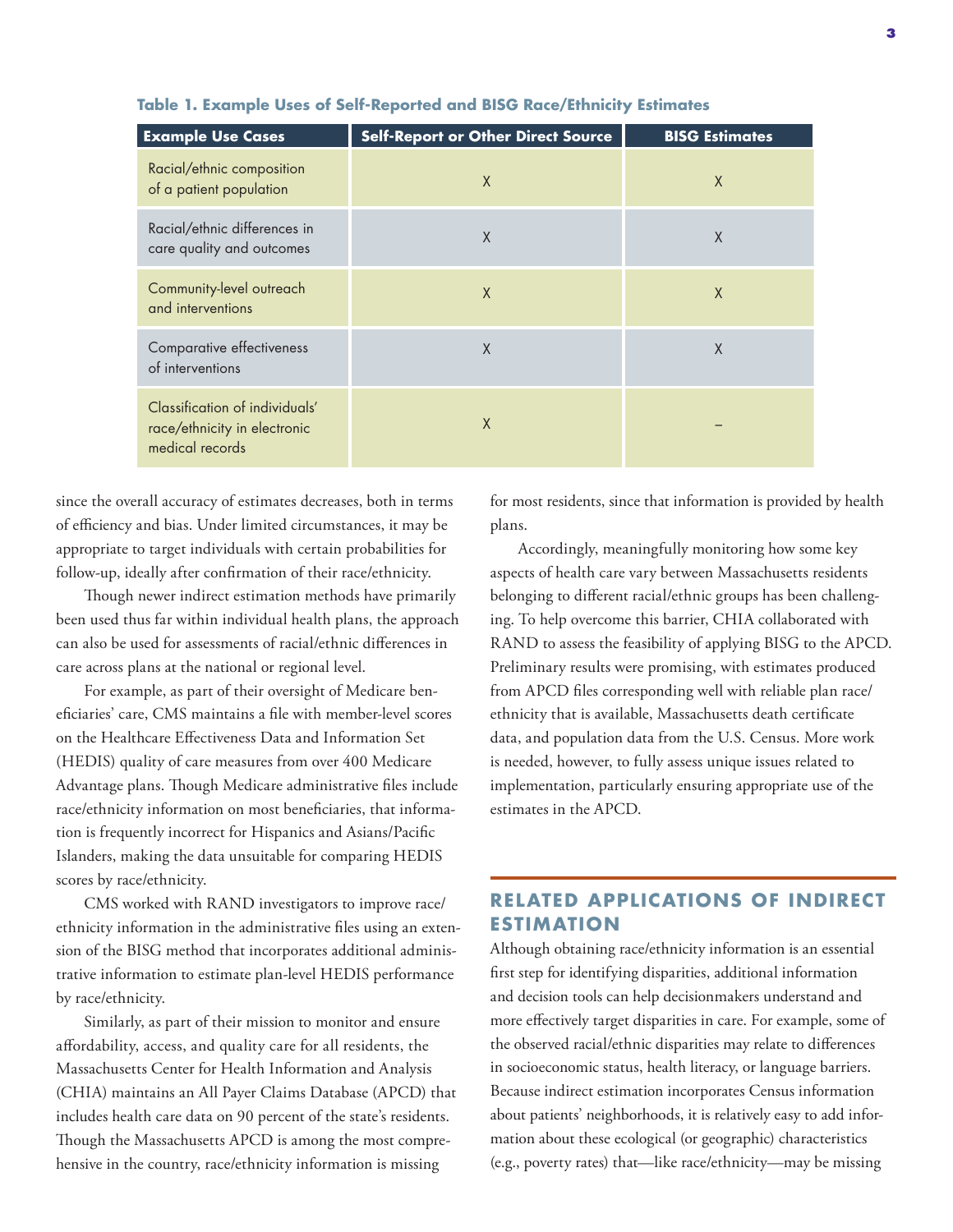from many health care databases. If implemented carefully, such information can be added without violating privacy concerns.

Knowing the neighborhood patients live in also allows mapping of how patterns of quality of care and distribution of patients from different racial/ethnic groups varies within and between different service areas. By identifying potential geographic "hotspots" and exploring patient characteristics of those within and outside of the area, decisionmakers can better understand contributing factors and how to effectively target interventions.

For instance, GIS mapping analyses RAND conducted with a large health plan revealed a community-level hotspot where members received quality of care scores significantly lower than in surrounding areas, regardless of members' race/ ethnicity and even lower for Hispanics within the hotspot. Further analyses showed that patients within the area had lower income, education, and were more linguistically isolated on average than those in surrounding areas, where quality was better.

#### **CONCLUSION**

Advances in methods for estimating race/ethnicity are enabling health plans and other health care organizations to overcome a long-standing barrier to routine monitoring and actions to reduce disparities in care. Though these new estimation methods are promising, practical knowledge and guidance on how to most effectively apply newly available race/ethnicity data to address disparities can be greatly extended. Thus, in addition to continuing to make refinements to the method to improve accuracy and ease of use, RAND investigators are working on ways to estimate additional types of sociodemographic data when it's missing from health care data files. We are also exploring ways that health care decisionmakers can employ emerging data visualization and decision optimization tools to help them more effectively and efficiently target efforts to ensure the equitable, high-quality care for the diverse populations they serve.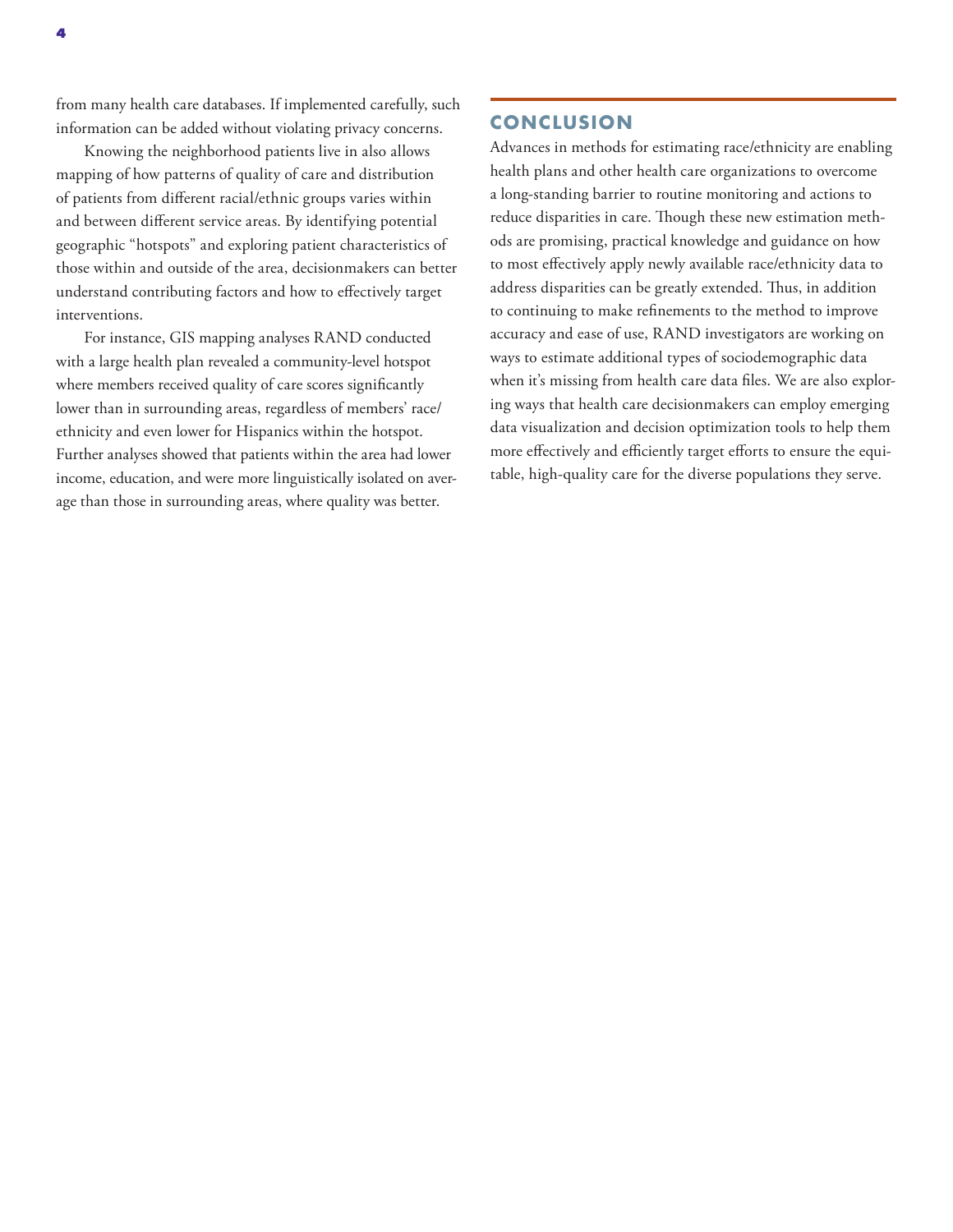#### **REFERENCES**

Adjaye‐Gbewonyo, D., R. Bednarczyk, R. Davis, and S. Omer, "Using the Bayesian Improved Surname Geocoding Method (BISG) to Create a Working Classification of Race and Ethnicity in a Diverse Managed Care Population: A Validation Study," *Health Services Research*, Vol. 49, No. 1, 2014, pp. 268–283.

Derose, S., R. Contreras, K. J. Coleman, C. Koebnick, and S. Jacobsen, "Race and Ethnicity Data Quality and Imputation Using US Census Data in an Integrated Health System—The Kaiser Permanente Southern California Experience," *Medical Care Research and Review*, Vol. 70, No. 3, 2013, pp. 330–345.

Elliott, M., A. Fremont, P. Morrison, P. Pantoja, and N. Lurie, "A New Method for Estimating Race/Ethnicity and Associated Disparities Where Administrative Records Lack Self‐Reported Race/Ethnicity," *Health Services Research*, Vol. 43, No. 5p1, 2008, pp. 1722–1736.

Elliott, M., P. Morrison, A. Fremont, D. McCaffrey, P. Pantoja, and N. Lurie, "Using the Census Bureau's Surname List to Improve Estimates of Race/Ethnicity and Associated Disparities," *Health Services and Outcomes Research Methodology*, Vol. 9, No. 2, 2009, pp. 69–83.

Elliott, M., K. Becker, M. Beckett, K. Hambarsoomian, P. Pantoja, and B. Karney, "Using Indirect Estimates Based on Name and Census Tract to Improve the Efficiency of Sampling Matched Ethnic Couples from Marriage License Data," *Public Opinion Quarterly*, Vol. 77, No. 1, 2013, pp. 375–384.

Elliott, M., A. Haviland, J. Adams, D. McCaffrey, A. Fremont, and N. Lurie, "Using Indirect Estimation to Improve CMS Administrative Information on Race/Ethnicity and Estimate Plan-Level HEDIS Performance by Race/Ethnicity," briefing slides, June 28, 2010. As of June 25, 2015:

<http://www.academyhealth.org/files/2010/monday/elliott.pdf>

Fiscella, K., and A. Fremont, "Use of Geocoding and Surname Analysis to Estimate Race and Ethnicity," *Health Services Research*, Vol. 41, No. 4p1, 2006, pp. 1482–1500.

Grundmeier, R., L. Song, M. Ramos, A. Fiks, M. Elliott, A. Fremont, W. Pace, R. Wasserman, and R. Localio, "Imputing Missing Race/ Ethnicity in Pediatric Electronic Health Records: Reducing Bias with Use of US Census Location and Surname Data," *Health Services Research*, in press, 2015.

High-Value Health Care Project, *Moving Toward Racial and Ethnic Equity in Health Care*, March 2011.

Institute of Medicine, *Race, Ethnicity, and Language Data: Standardization for Health Care Quality Improvement*, Washington, D.C.: National Academies Press, 2009.

Lurie, N. and A. Fremont, "Building Bridges Between Medical Care and Public Health," *JAMA*, Vol. 302, No. 1, 2009, pp. 84–86.

Lurie, N., A. Fremont, S. Somers, K. Coltin, A. Gelzer, R. Johnson, W. Rawlins, G. Ting, W. Wong, and D. Zimmerman, "The National Health Plan Collaborative to Reduce Disparities and Improve Quality," *Joint Commission Journal on Quality and Patient Safety*, Vol. 34, No. 5, 2008, pp. 256–265.

Martino, S., R. Weinick, D. Kanouse, J. Brown, A. Haviland, E. Goldstein, J. L. Adams, K. Hambarsoomian, D. Klein, and M. Elliott, "Reporting CAHPS and HEDIS Data by Race/Ethnicity for Medicare Beneficiaries," *Health Services Research*, Vol. 48, No. 2p1, 2013, pp. 417–434.

RAND Health, "Q-DART: Innovative Solutions to Target Gaps in Health Care Quality & Health Outcomes," website, undated. As of January 27, 2016:

<http://www.rand.org/health/projects/qdart.html>

Weissman, J. S., and R. Hasnain-Wynia, "Advancing Health Care Equity Through Improved Data Collection," *New England Journal of Medicine*, Vol. 364, No. 24, 2011, pp. 2276–2277.